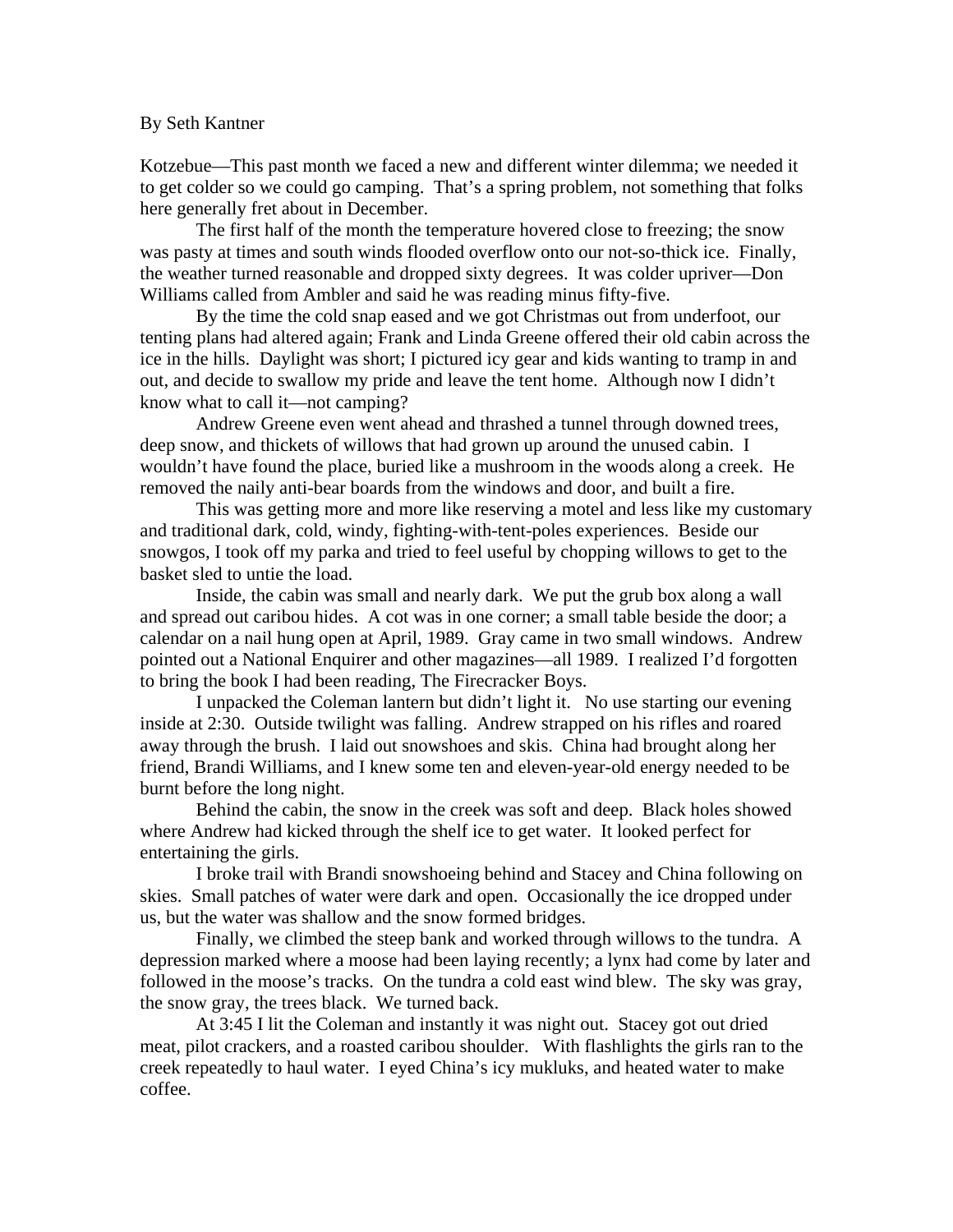Stacey had brought along a beading magazine, and an issue of Cooking Light. I wrinkled my nose, no. Cooking Fat, or Eating Muktuk, I would have at least leafed through. Brandi loaned me two pink pages out of her diary. I lay on a caribou hide but didn't write a word—too much work.

At 5:30, after a certain amount of examining the walls, I went ahead and took a look at the National Enquirer. Eddie Murphy and Whitney Huston were in love. Some farmer had sewed up his knee, by himself. The only obvious sign of progress since then in our country were the lawsuits—back then you could make the news suing someone for a \$100,000. Man, we've come a long way.

It was hard to get 1989 to seem less than a few years back. I felt like I do when reading those signs at grocery store check-out counters, stating the date kids have to be born by to purchase cigarettes. I always catch myself thinking, kids were born that recently?

 By ten in the morning the windows were gray against the black cabin walls. I lit the Coleman. At noon the snow and sky were blue-gray. Flakes sifted out of spruce swaying overhead. The weather service had predicted we would add six seconds or so to our one-hour-and-forty minute daylight—but not today apparently. We lashed axes and snowshoes and the saw on our freight sled, started the snowgos, and went looking for wood.

Out on the tundra, snow was moving, drifting, and there was little definition between sky and ground. Off in the west a bruised black strip marked the reflection of open ocean on the winter sky. The wind was picking up; it wasn't very light but already getting dark.

We stopped after a few miles, and along the creek I snowshoed a trail to a tree that looked like dry firewood. My trail dropped into the creek for a stretch, but the ice held when I brought the machine around to pack it down.

After an hour of chopping, sawing, and complications in the brush, I was sweating. The girls were cold, especially their feet. "Run back and forth and warm up," I told them. "We're not going yet." They turned and headed out, each with one snowshoe cinched on.

Hurrying now, Stacey and I loaded the logs. The track spun and the snowgo got stuck. Over the engine I heard what sounded like a rabbit screaming.

Down in the creek, China and Brandi had broken through a sinkhole and both had one leg caught and wet to the thigh. They weren't easy to yank out, jammed in together, and mad. "Told you to get your feet warm, not wet," I commented.

I plopped the girls in the snow and went to get my kit and some dry branches. It was a perfect place to learn about wet feet--and rare to just have one each. The wind blew overhead, but not down in the creek; it was only around zero; spruce branches were heaped nearby, handy to build a fire. And I had dry socks and boot liners in my bag.

On the way back, the trail had drifted in and it was almost dark. At the Greenes' cabin, I got the stove and lantern going, brought in one stiff boot and one mukluk, and then headed across the tundra to get the rest of the wood, axes and things we'd left behind.